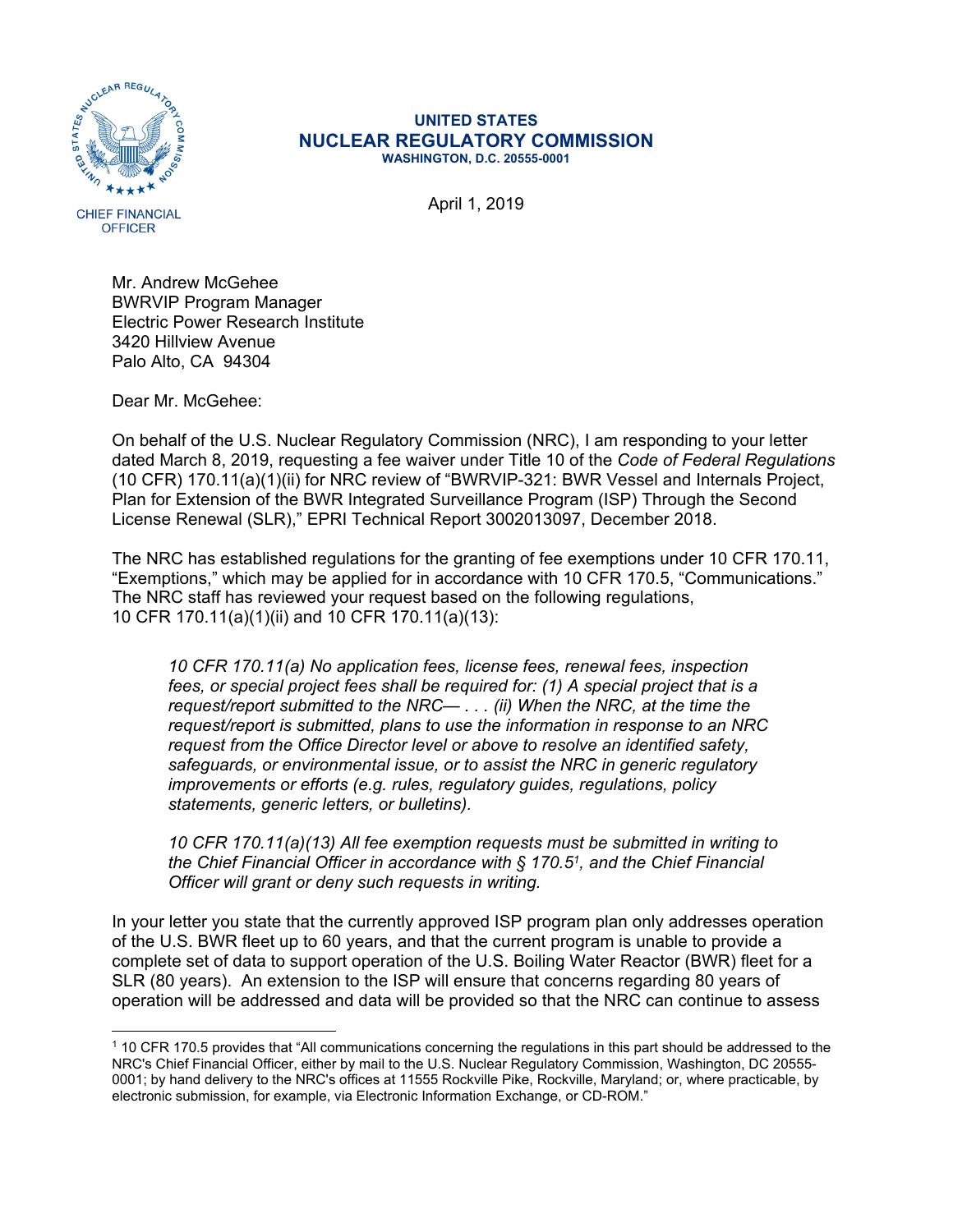the adequacy of the Regulatory Guide 1.9, Revision 2, "Radiation Embrittlement of Reactor Vessel Materials," models for BWRs. If accepted for use by the NRC, BWRVIP-321 may be used for each BWR SLR, and by reviewing one document versus multiple applications in individual SLRs, the NRC staff would benefit by having a significant reduction in time and resources.

The NRC staff concludes that EPRI's request for NRC review of "BWRVIP-321: BWR Vessel and Internals Project, Plan for Extension of the BWR Integrated Surveillance Program (ISP) Through the Second License Renewal (SLR)," meets the criteria under 10 CFR 170.11(a)(1)(ii) because the guidance will assist the NRC in generic regulatory improvements or efforts; therefore, the fee waiver request is approved.

If you have any technical questions regarding this matter, please contact Mr. Joseph Holonich at 301-415-7297. Please contact Ms. Jo Jacobs, of my staff, at 301-415-8388 for any fee-related questions.

Sincerely,

*/RA/* 

 Maureen E. Wylie Chief Financial Officer